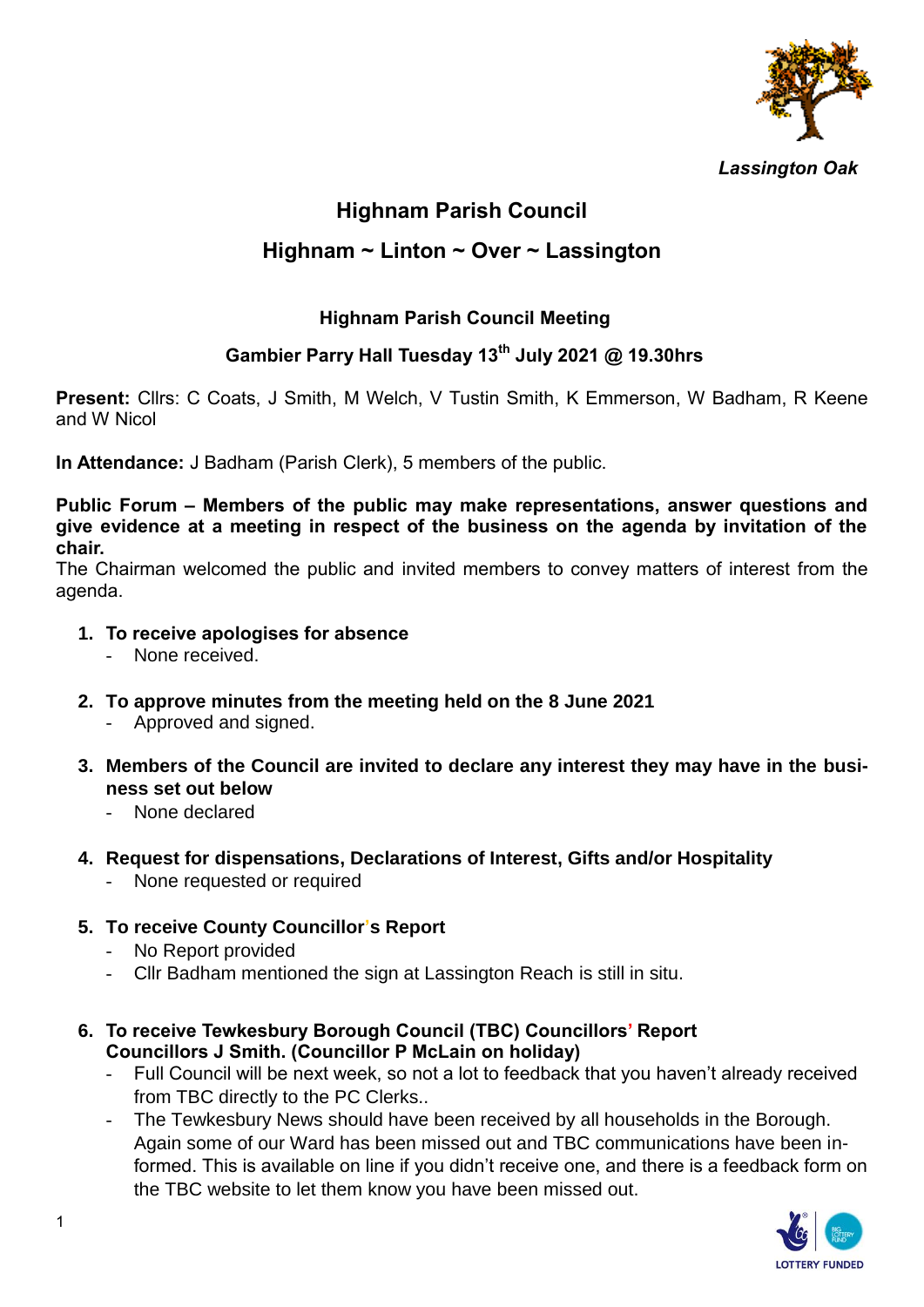- TBC have received the Inspectors initial responses to the Tewkesbury Local Plan. They now are in the process of working up an action plan. You should all have seen this from your clerks, who received it. The housing supply situation was demonstrated to have met the requirements of the Borough up until 2031. There is only a small shortfall of 563 houses, when agreed sites have been built. These will be addressed through the Joint Core Strategy review. This is welcome news for the service villages that have been seen to take 880 new homes, in the 12 Service villages, more than meeting the JCS requirements.
- The Council continues to administer grants to businesses' continuing to be affected by Covid regulations.
- Carbon Reduction Action Plan will be on the Agenda for autumn.
- Ubico are having problems with staffing numbers due to self isolation as a result of track and trace. At present they are just about able to maintain the full bin services as usual. If this has to change due to this problem, we will be informed.

# **7. To receive Clerk's Report and Correspondence.**

**Finances** An analysis of the current finances for the current year is being undertaken. This will be presented at the September meeting for comments.

**Communications** Ongoing working with Kelvin Ashby to update the Website. A new Facebook Page which will be used to direct readers to our Website will be set up.

**Dogs Barking** It has been noted that there have been a few complaints about dogs barking. This will be monitored if we receive more complaints.

**Register of Potential Land for Development (Call for Sites exercise)** Letters have been posted to land owners.

**Grass Maintenance** We are currently identifying and reviewing the issues we have regarding grass cutting and maintenance of overgrown verges. Highways are reviewing their budgets, however, TBC are in discussion with GCC/Highways and trying resolve especially on the pathway on the B4215. The process of reviewing the PC responsibility is being undertaken and report will be produced by September.

**Parish Councillor** Interest has been received in the vacancy for Parish Councillor. The interested party has been invited to write to the Council so we can review the application.

#### **8. Finance**

i. **To approve invoices for payment** All Approved

#### **Regular Payments of Standing Orders or Direct Debits**

| Payee                         | Method of Period<br>payment |         | Cost £    |
|-------------------------------|-----------------------------|---------|-----------|
| Mainstream Digital Phone Line | <b>SO</b>                   | Ort     | $-42.50$  |
| Salary                        | <b>BAC</b>                  | Monthly | $-345.60$ |
| Salary*                       | <b>SO</b>                   |         | -438.36   |

\*Last payment to previous Clerk

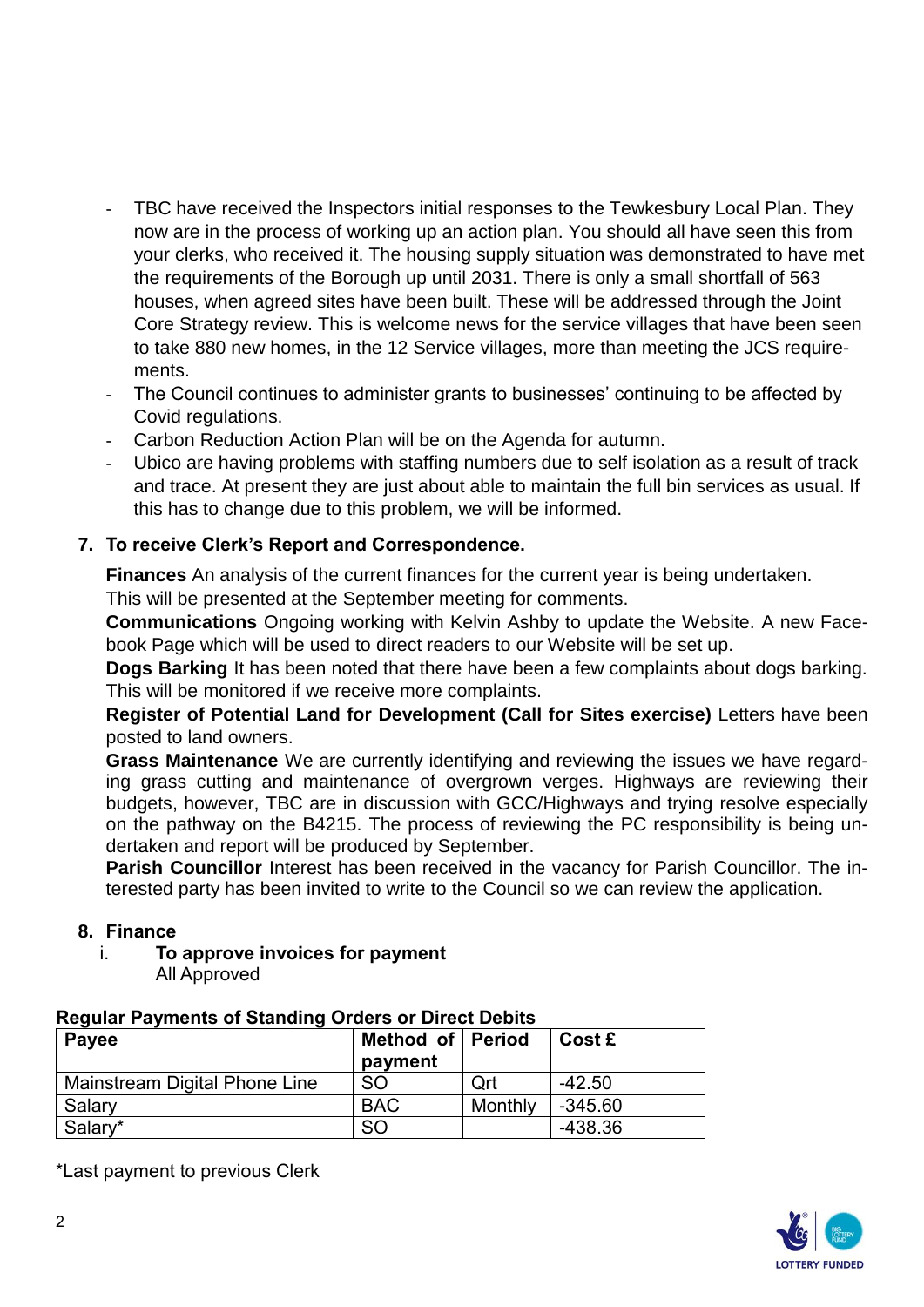| <b>Date</b> | Payee                                                                                   | Method of<br>payment | Cost<br>Code | Cost £    |
|-------------|-----------------------------------------------------------------------------------------|----------------------|--------------|-----------|
| 15/06/2021  | <b>Mark Stock Diamond Tiling</b><br><b>Garden Maintenance Community</b><br><b>Halls</b> | <b>BAC</b>           | 28           | $-117.00$ |
| 15/06/2021  | <b>GAPTC Mentoring Clerk CILCA</b>                                                      | <b>BAC</b>           | 62           | $-395.00$ |
| 15/06/2021  | <b>HCCT Room Hire</b>                                                                   | <b>BAC</b>           | 29           | $-45.50$  |
| 15/06/2021  | John Malukas (One Man Went to<br>Mow)                                                   | <b>BAC</b>           | 28           | $-156.00$ |
| 15/06/2021  | Mr Ed Drewitt Training EWG                                                              | <b>BAC</b>           | 62           | $-300.00$ |
| 22/06/2021  | <b>Stamps Petty Cash</b>                                                                | Cash                 | 47           | $-11.90$  |
| 29/06/2021  | <b>BHIB Insurance</b>                                                                   | <b>BAC</b>           | 32           | $-641.04$ |
| 29/06/2021  | Mark Hughes Bus Shelter Repair                                                          | <b>BAC</b>           | 10           | $-265.00$ |
| 29/06/2021  | <b>HMRC</b>                                                                             | <b>BAC</b>           | 13           | $-156.70$ |

#### **Payments for approval June 2021**

# ii. To approve training for clerk **All Approved**

#### **Parish Clerk – Personal Development Plan Budget 2021/2022**

The objective is to allocate a budget for training for the Parish Clerk. I have produced a personal development plan and details of costs for training for this current year. The aim is to develop the knowledge and skills of the clerk in legislation, law and procedures. Once the clerk is qualified the council can apply for Quality Assurance and use The Power of Competence.

| Financial – Introduction to Local Council Administration £120 + VAT |              |
|---------------------------------------------------------------------|--------------|
| <b>ILCA to CILCA</b>                                                | $£120 + VAT$ |
| Certificate in Local Council Administration (CILCA)                 | $£340 + VAT$ |
| <b>CILCA Registration</b>                                           | £410         |

#### **Total cost £990 +VAT**

We currently have a very out of date Local Council Administration Book. The new  $12<sup>th</sup>$ Edition £119 + VAT

iii. **To approve new printer and Shredder for office**  Cllr Welch commented the office PC would need updating due to compatibility with windows 11, Clerk suggested two monitor screens **All Approved Cllr Welch proposed, V Tustin Smith second.** 

## **9. To receive and comment on Planning Applications**

21/00053/FUL Erection of a two storey side extension and continuation of boundary wall 1 Poppy Field, Higham **This has been permitted and was notification** 21/00454/FUL Replacement balcony to rear elevation 6 The Canal Way, Over, Gloucester

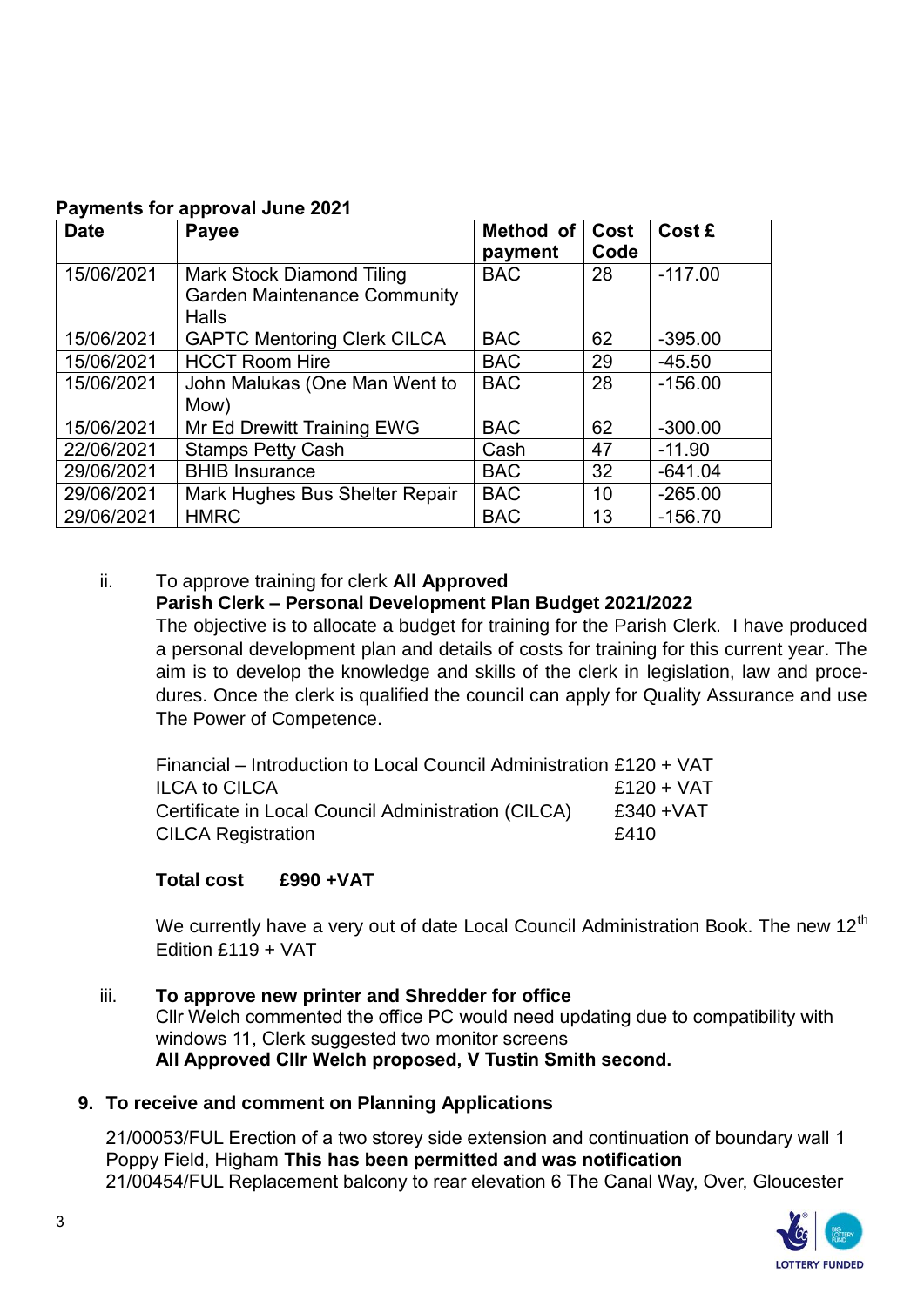# **No objections**

-

## **10.To discuss Neighbourhood Development Programme (NDP)**

Cllr Coats provided a brief update on progress with this work

## **11.To receive update on Parish Plan Refresh and approve commitment Oakridge footpath project**

## i. Approve commitment to Oakridge Footpath Project

Cllr Coats provided a written report (published on Website). Six tenders were received and following a review by TBC they recommended the cheapest quote which we are required to approve.

£107k including a 15% contingency provision.

**Cllr Badham proposed and second Cllr Coats. All in favour.** 

**Five recommendations on reverse of the report, Cllr Welch proposed, Cllr Emmerson second, All in favour.** 

# **ii. Tree Planting**

Cllr Badham provided written report (published on Website).

Money has been set aside for this project within the Parish Plan budget. The dead trees in Lassington Reach were also mentioned due to being planted at the incorrect time. This would be raised in section 16 of Agenda.

## **12.Heart of Highnam Initiative.**

Cllrs Badham and Coats will set up a Steering Group to discuss and agree the scale, scope timescales, works to be undertaken and recruit volunteers. **Action Clerk add to Website.** 

# **13.To discuss S91 Notice of Inclusion to List of assets of Community Value**

- i. List of assets had been distributed with the agenda. The list was last produced in 2013 and now required to be renewed.
- ii. All in favour to renew the list of assets and community value/public open spaces.

## **14. Discuss Defibrillators requirement and Village Locations**

The village currently have 2 defibrillators, outside Gambier Parry Hall and the football changing rooms. The football club have agreed to move the defib to the outside of the building as currently locked inside. **It was agreed that HPC will pay to reinstate outside of the building. Action Clerk to obtain quote.** Cllr Keene advised Over Farm has a Defib this will be added to the list on the Website.

Cllr Coats has spoken to the Post Office and they agreed in principle that a new defib could be located at this location. Clerk contacted Great Western Ambulance Service and received a quote of £1800 that covered a 4 year period. **Clerk to obtain additional quote.** 

## **15.Lassington Reach Maintenance**

Peter Dyche joined the meeting as a representative of the residents of Lassington Reach and was invited to speak. Mr Dyche wrote to SDL Property Management with con-

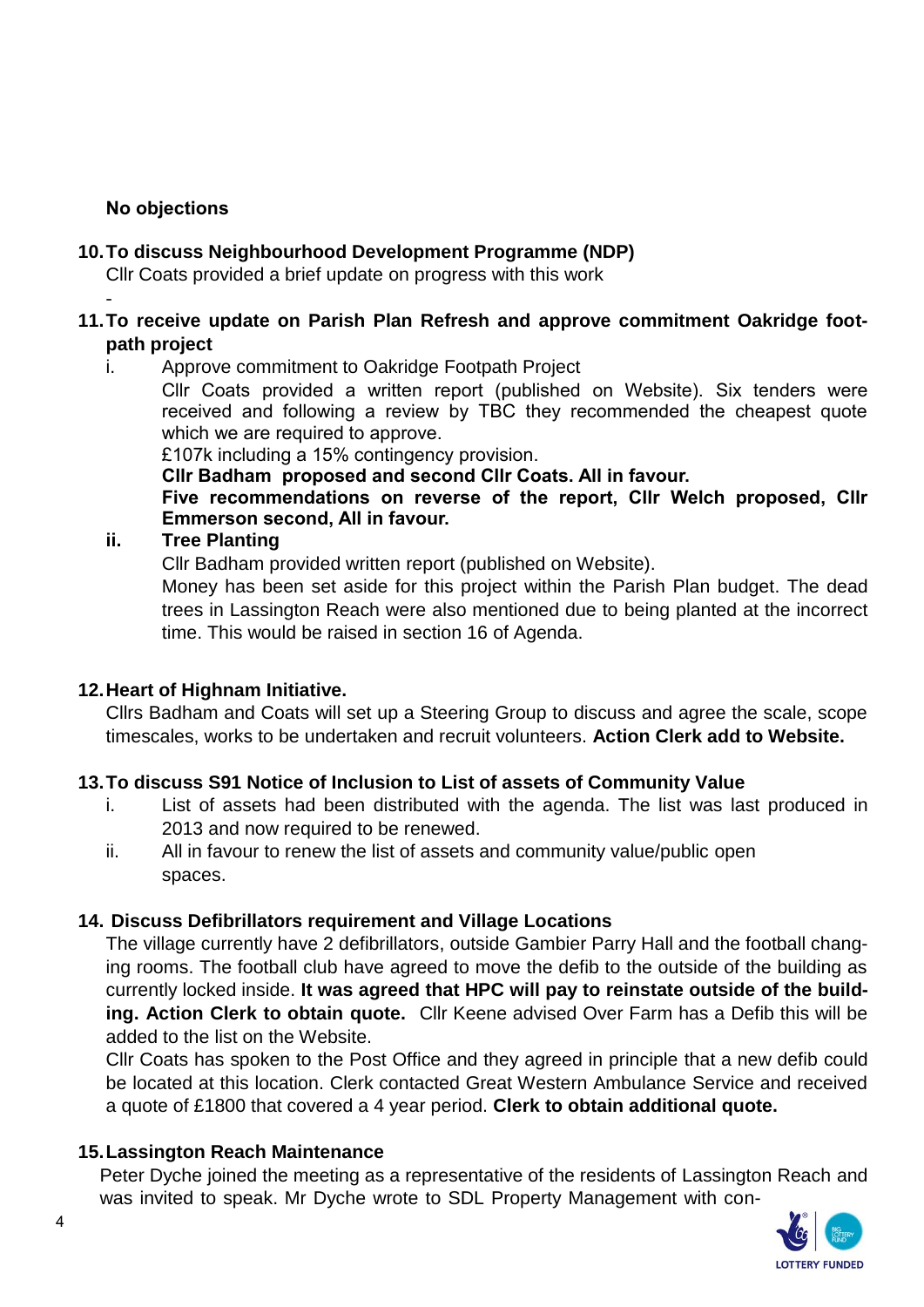cerns the maintenance of grass areas, planting of trees and hedges are not being maintained .The residents decided they would postpone paying their annual maintenance charge until the issues were addressed. It transpired that SDL Property Management is being taken over. Mr Dyche consequently contacted the new company and is waiting for a date to meet. HPC suggested they would be happy to be part of the meeting and will support the residents in solving the challenges they face. Cllr Badham also offered assistance through the EWG.

## **Action: Mr Dyche to advise council of meeting date. Cllr Tustin Smith follow up.**

## **16. Highways/Open Space Maintenance**

A map has been produced of land owners and is situated in the Parish office. Proposal was to review contracts and create a detailed record of responsibilities, pull together a strategy with the expectation of reviewing prior to the new cutting season.

## **17.Bank Reconciliation May 2021**

| Bank Balance at 1 <sup>st</sup> May | 64,768.50 | Payments May            | 8,174.00  |
|-------------------------------------|-----------|-------------------------|-----------|
| Receipts May                        | 43.22     | <b>Restricted Funds</b> | 23,842.76 |
| Petty Cash                          | 29.68     |                         |           |

# **Bank Balance 31st May 56,637.72**

#### **Restricted Funds**

| <b>Total</b>            | 23,842.76 |
|-------------------------|-----------|
| <b>Fun Day Proceeds</b> | 95.06     |
| <b>NDP Reserves</b>     | 3,747.70  |
| <b>Project Reserves</b> | 10,000.00 |
| <b>Council Reserves</b> | 10,000.00 |

#### **18.Residual Items**

#### **Actions from previous minutes**

- GAPTC AGM Cllr Coats unable to attend, Cllr Nicol will attend.
- Pot holes (Oakridge) to be raised with County Councillor.
- Mixed Waste Bins Cllr Badham waiting response from TBC about adding dog waste into general waste. Cllr Badham would like to mention a mix waste bin at the end of the cycle path towards Over farm.
- It was noted the hedges at the entrance to the Village Halls were obstructing vision when exiting.

#### **Actions from previous minutes**

- Weed spraying and grass cutting, authorising payments? Clerk would like to refer to e-mail dated February. **Resolved.**
- Will EWG minutes to be added to website **(No minutes as this is a group and not a committee however Clerk has added reports to the website. Resolved**